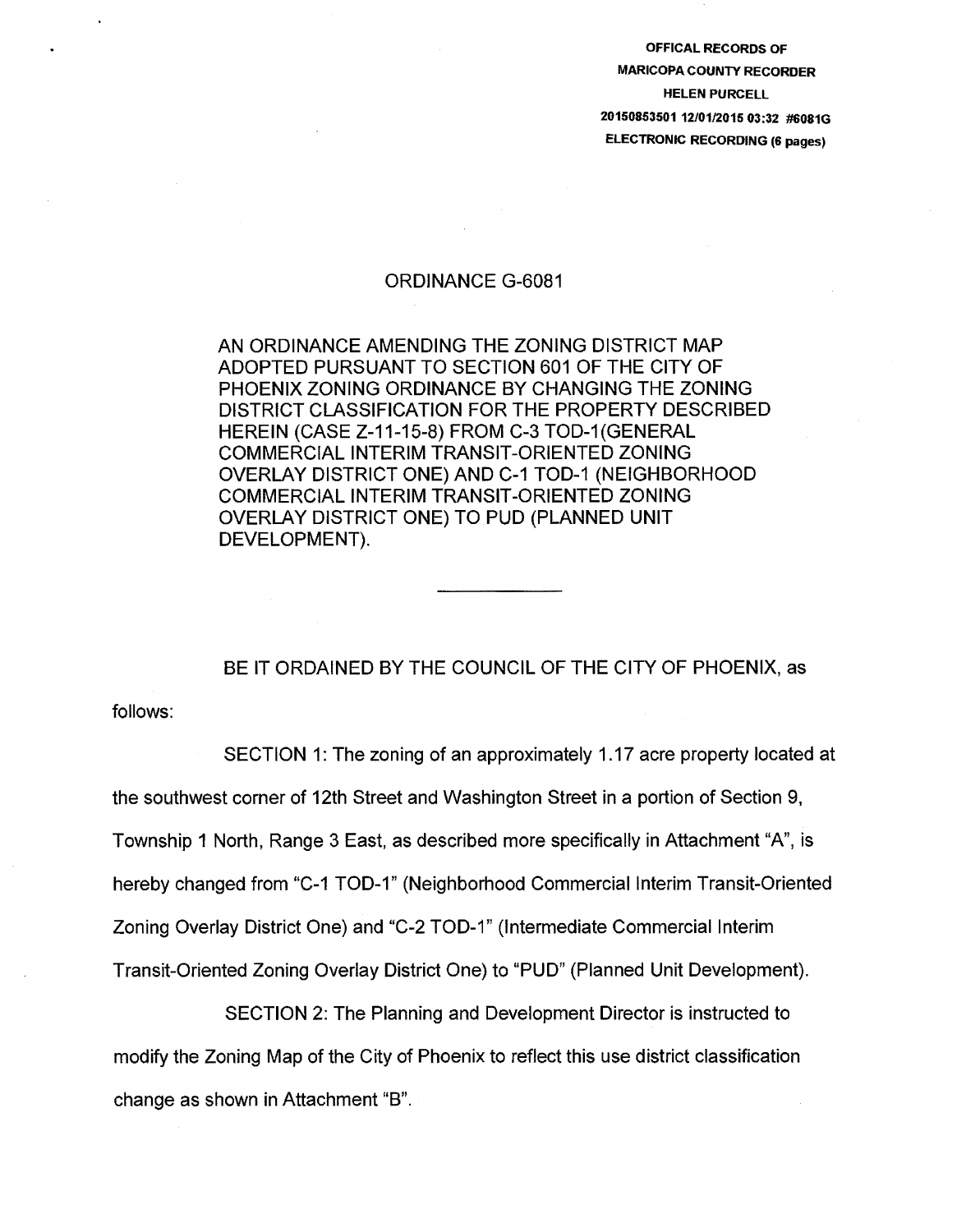SECTION 3: Due to the site's specific physical conditions and the use

district applied for by the applicant, this rezoning is subject to compliance with the PUD

narrative and the following stipulations, violation of which shall be treated in the same

manner as a violation of the City of Phoenix Zoning Ordinance:

- 1. An updated Development Narrative for the Washington Enclave PUD reflecting the changes approved through this request shall be submitted to the Planning and Development Department within 30 days of City Council approval of this request. The updated Development Narrative shall be consistent with the Development Narrative date stamped July 24, 2015, as modified by the following stipulations:
	- a. Page 13 Replace the "Justification" under the third bullet as follows: The Washington Enclave will comply with the Phoenix Green Construction Code. While the City does not currently have an in-lieu fee program available, the developers of the Washington Enclave shall meet the intent of this Policy by making a financial contribution of \$150,000 to the City of Phoenix Housing Department. Such funds shall be placed into an escrow account which the City will use to support the provision of affordable housing within the Eastlake-Garfield TOO District. The City shall establish an escrow account with the Housing Department for receipt and holding of funds specifically for the support of providing affordable housing within the Eastlake-Garfield TOO District. The developer shall place the financial contribution into the escrow account upon City Council approval of the PUD zoning.
	- b. Page 16: Amend first paragraph to read: The intent of the Washington Enclave PUD is to develop utilizing the development standards of the T5:7 transect district and applicable provisions of the Walkable Urban Code (Chapter 13 of the Zoning Ordinance). Unless specifically modified by the development standards below, all applicable development standards and guidelines in the Walkable Urban Code shall apply on the property.
	- c. Page 16: Fences- Washington Street- 40-inches maximum, constructed utilizing view fencing materials.
	- d. Page 16: State that no parking is required for the residential use.
	- e. Page 17: Change the sidewalk widths to eight (8) feet.
	- f. Page 19,  $\#3$  Remove the reference to "in the sidewalk".
	- g. Page 19, #4- Replace with this text: Make a financial contribution of \$150,000 to the City of Phoenix Housing Department. For affordable housing within the Eastlake-Garfield TOO District. The city shall establish an escrow account within the housing department for receipt and holding of the funds. The contribution will specifically provide leverage for the choice neighborhoods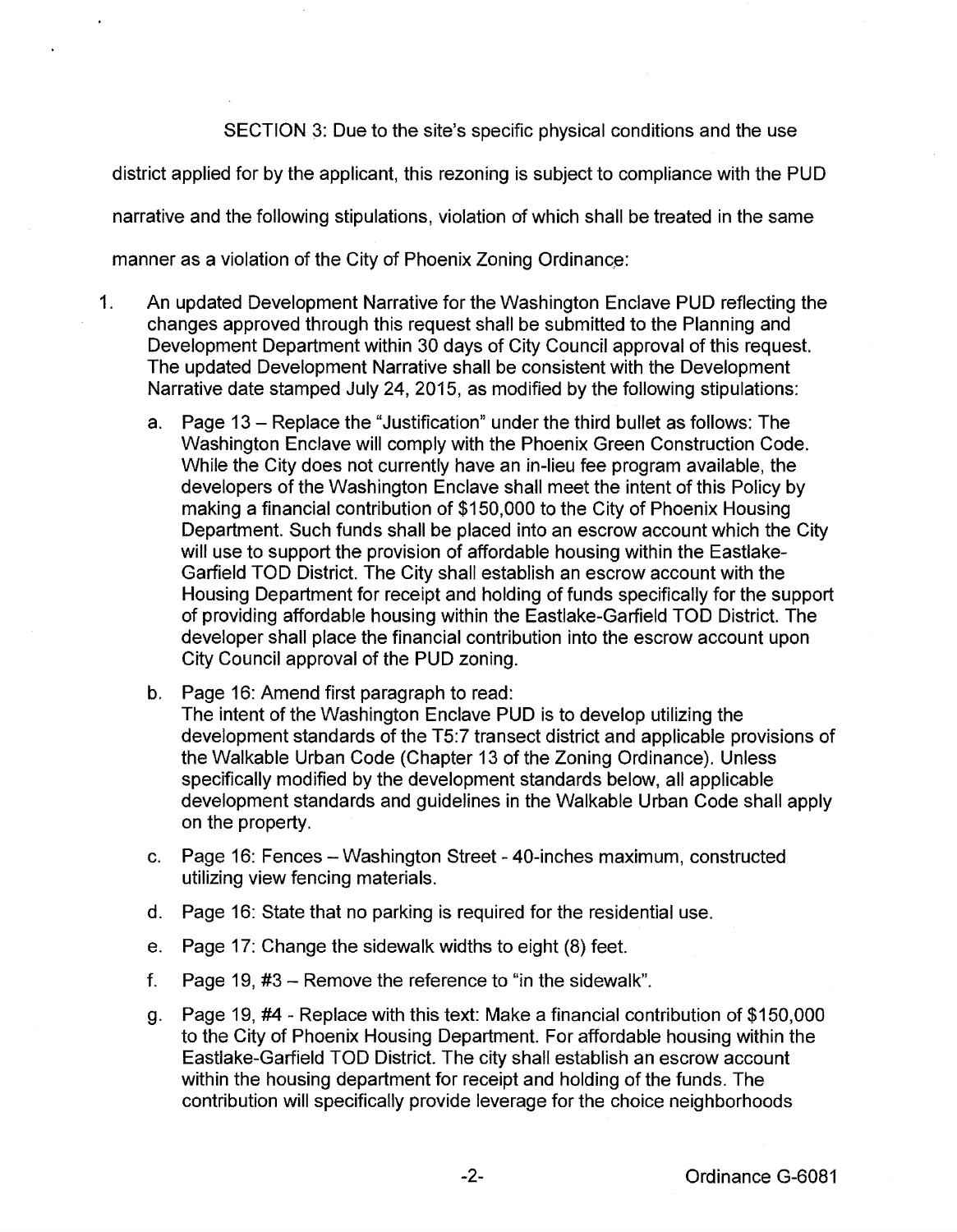planning grant, should the grant be awarded. If the grant is not awarded, the funding will be otherwise used for the provision of housing within the Eastlake-Garfield TOO District. The developer shall place the financial contribution into the escrow account upon City Council approval of the PUD zoning.

- 2. The property owner shall record documents that disclose the existence, and operational characteristics of Phoenix Sky Harbor International Airport to future owners or tenants of the property. The form and content of such documents shall be according to the templates and instructions provided which have been reviewed and approved by the City Attorney.
- 3. The existing building on the site shall not receive demolition permit approval unless the site has received site plan approval and building permits for new permanent construction/development.
- 4. Prior to preliminary site plan approval, the landowner shall execute a Proposition 207 Waiver of Claims in a form approved by the City Attorney's Office. The waiver shall be recorded with the Maricopa County Recorder's Office and delivered to the City to be included in the rezoning application file for record.

SECTION 4: If any section, subsection, sentence, clause, phrase or

portion of this ordinance is for any reason held to be invalid or unconstitutional by the

decision of any court of competent jurisdiction, such decision shall not affect the validity

of the remaining portions hereof.

PASSED by the Council of the City of Phoenix this 18th day of November,

2015.

MAYOR

ATTEST:

**City Clerk** 

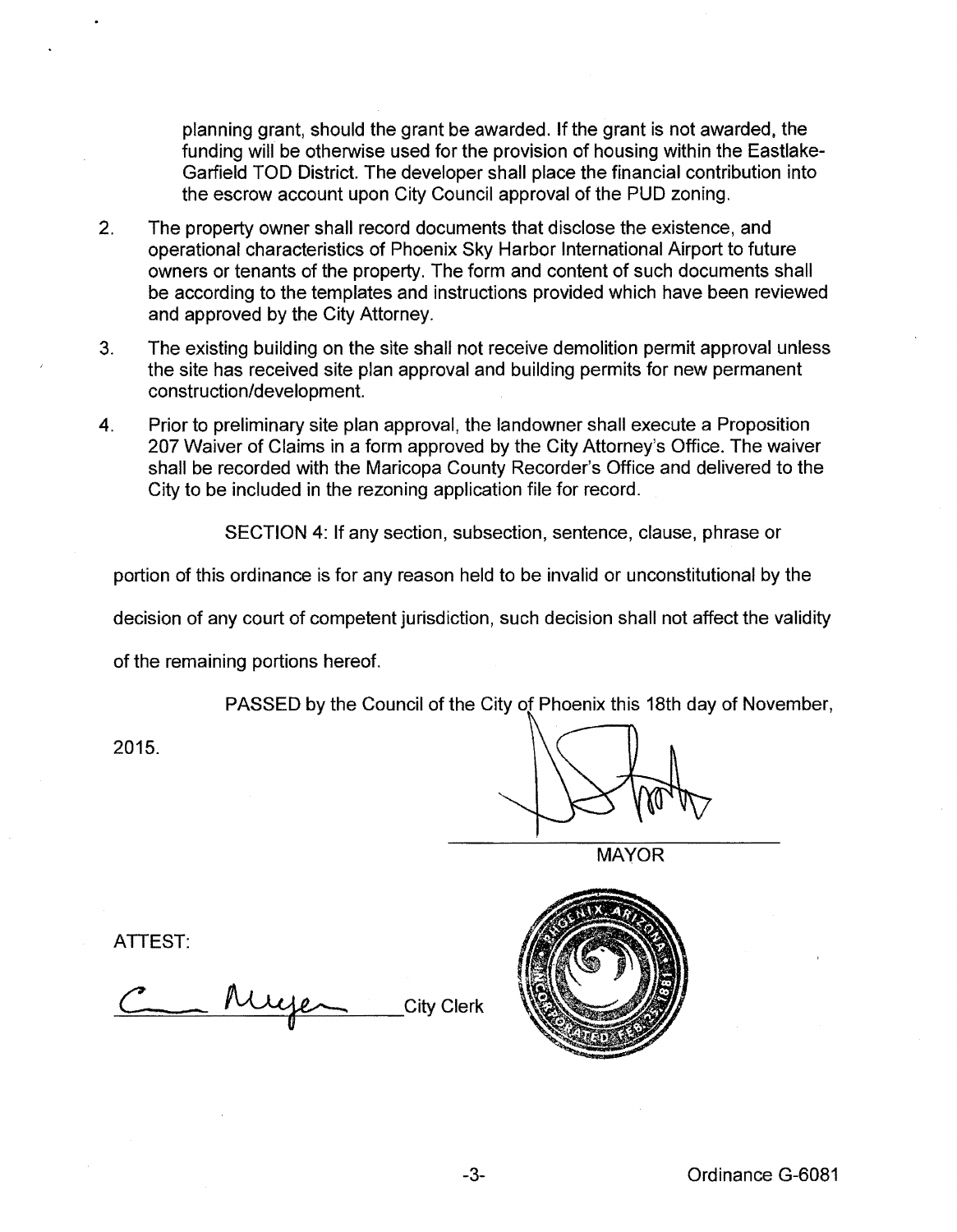APPROVED AS TO FORM: Acting City Attorney <sub>[2</sub>]m

REVIEWED BY:

City Manager

PL:tml:120881141: (CM#60) (Item #118) - 11/18/15

Attachments: A- Legal Description (1 Page) B- Ordinance Location Map (1 Page)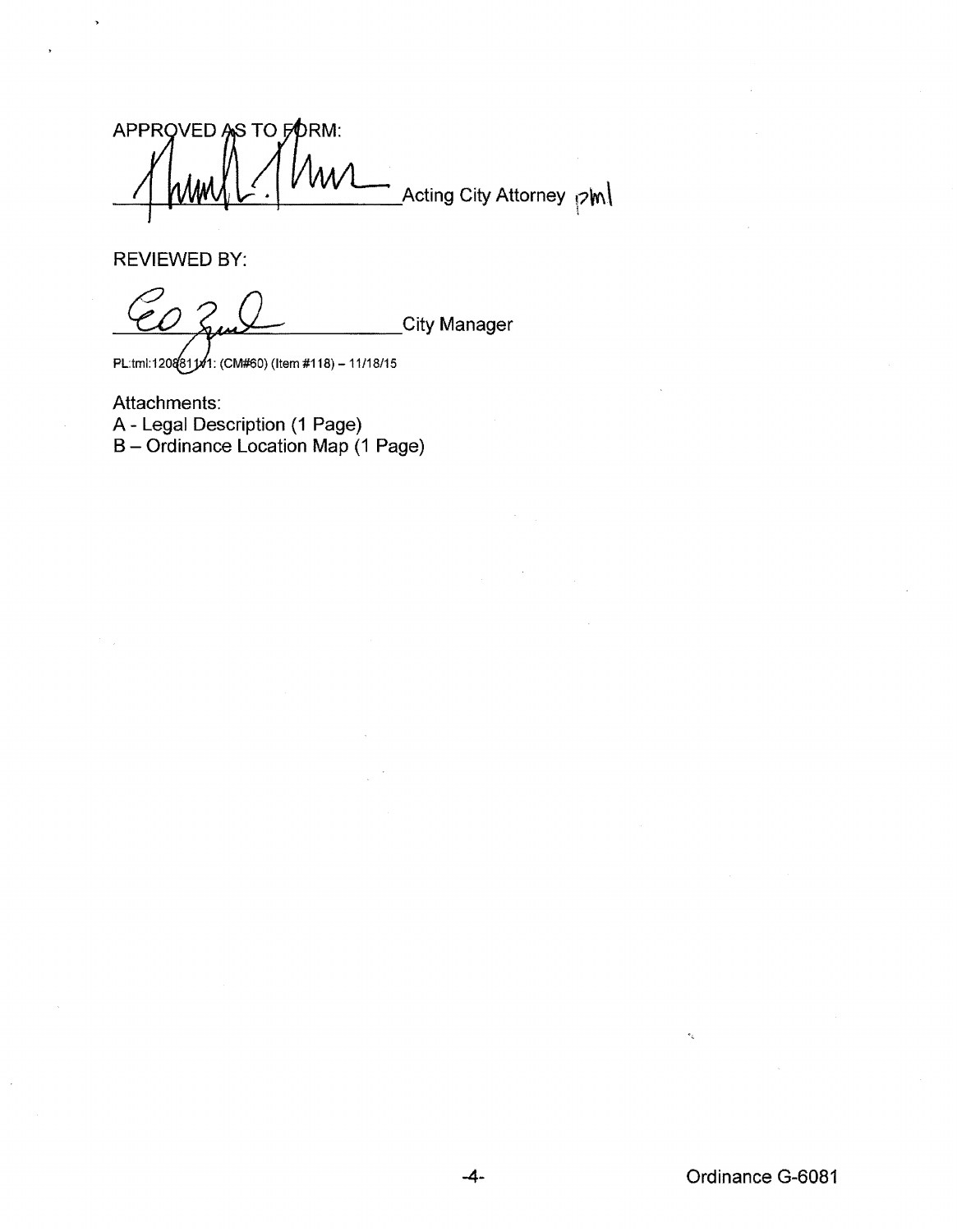## ATTACHMENT A

## LEGAL DESCRIPTION FOR Z-11-15-a

In a portion of Section 9, Township 1 North, Range 3 East,

Lots 11, 12, 13, and 14, BLOCK 3, PORTER AND BAXTER'S SUBDIVISION OF TRACT"B"

MURPHY"S ADDITION, according to the Plat of Record in the office of the County Recorder of

Maricopa County, Arizona, in Book1 of Maps, Page 2g;

EXCEPT That part conveyed to the City of Phoenix, for the Light Rail Transit Recorded in

Recorder's No. 2005-124a633 and 2005-124a634 described as follows:

Commencing at the intersection of 12th street and Washington Street;

Thence North 89° 53' 30" West, along the centerline of Washington Street, a distance of 40.00 feet;

Thence south 00° 10' 03" West, a distance of 50.00 feet to the Point of Beginning;

Thence Continuing South 00° 10' 03" West, a distance of 18.09 feet;

Thence North 44° 51' 42" West, a distance of 1g.7g feet;

Thence North 89° 53' 30" West, a distance of 64.47 Feet;

Thence North 00° 06' 30" East, a distance of 4.10 Feet;

Thence South 89° 53' 30" East, a distance of 78.47 Feet to the Point of Beginning. AND ALSO:

Commencing at the intersection of 12th street and Washington Street;

Thence North 89° 53' 30" West, along the centerline of Washington Street, a distance of 156.75 feet;

Thence South 00° 06' 30" West, a distance of 50.00 Feet to the Point of Beginning;

Thence continuing South 00° 06' 30" West, a distance of 4.10 Feet;

Thence North 89° 53' 30" West, a distance of 83.17 Feet:

Thence North 00° 10' 06" East, a distance of 4.10 Feet;

Thence South 89° 53' 30" East, a distance of 83.19 Feet to the Point of Beginning.